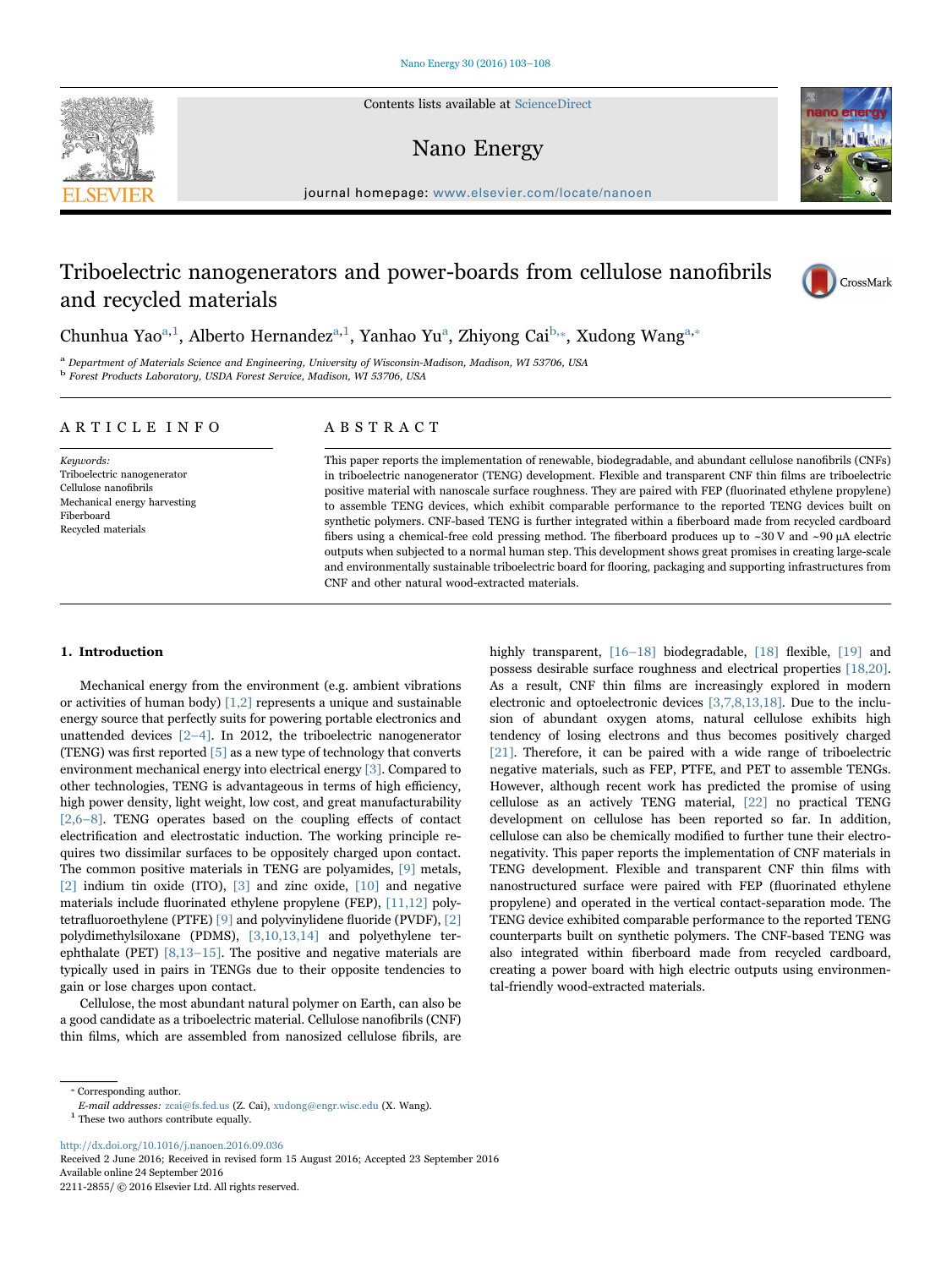#### 2. Experimental section

#### 2.1. Fabrication of CNF film

First, CNF hydrogel was prepared from wood pulp by tetramethylpiperidine-1-oxy (TEMPO)-mediated oxidation and subsequent mechanical homogenization following the method from Saito et al. [\[23\]](#page-5-13) Commercially supplied, bleached kraft eucalyptus pulps were oxidized in a mixture of TEMPO, sodium hypochlorite (NaClO), and sodium chlorite (NaClO<sub>2</sub>) under pH 6.8. The oxidation was carried out at 60 °C for 48 h. Oxidized pulps were thoroughly washed in distilled water and refined in a disk refiner to break apart the residual fiber bundles. The refined fibers were then separated by centrifuge to remove the supernatant fraction, and concentrated to 1 wt% using ultrafiltration. Finally, this suspension was subjected to high pressure mechanical homogenization by passing through a series of 200- and 87-µm chambers on a microfluidizer for three times (M-110EH-30 Microfluidizer, Microfluidics, Newton, MA, USA). The resulting mixture of nanofibrils and water formed a transparent, stable aqueous colloid system (with a cellulose solid weight of 1%), i.e., CNF hydrogel. To obtain the flexible and transparent CNF film, the as-processed CNF hydrogel was diluted with DI water and then filtered under approximately 0.55 MPa air pressure in a filtration system (Millipore Corporation, USA). In the filtration chamber, water within the slurry passed through a polytetrafluoroethylene membrane (0.1 µm pore sizes), leaving the CNF filter slab. After separation from the membrane, the CNF slab was sandwiched between layers of waxy coated paper,

filter paper, and caul plates for room temperature drying followed by 65 °C oven drying. During drying, pressure was applied on top by weights to prevent warping and wrinkling. Consequently, we obtained the flat, transparent and flexible CNF film.

#### 2.2. Assembly of CNF film TENGs

The TENG used in demonstrating the design and performance of CNF-based TENGs was fabricated as follows: a pure CNF film with a size of 1 cm×1 cm was attached to the center of an ITO/PET substrate (2 cm×5 cm), which was considered as the top electrode. Bottom electrode comprised fluorinated ethylene propylene (FEP) with the same size and location on the other ITO/PET substrate. The two electrodes were separated by 1 mm spacers, and connected to the external circuit through copper tapes. Thickness of the CNF was 320 µm; while thickness of the FEP was 60 µm. TENG devices with various active areas from 1 to  $40 \text{ cm}^2$  were used in the performance characterization.

### 2.3. Manufacturing of power fiberboard

Fibers recovered from cardboard were dispersed in water and formed a uniform mixture by mechanical stirring. The mixture was forced through a screen by vacuum sucking, leaving a wet mat. An 8 cm×8 cm CNF-based TENG with all peripheries sealed was embedded in the wet mat during vacuum sucking. Subsequently, the mat was sandwiched between release papers and coil plates, and sent to

<span id="page-1-0"></span>

Fig. 1. Design and performance of CNF film TENG. (a) AFM topography image of a CNF film surface. (b) Schematic drawing (top) and a digital photo (bottom) of the CNF filmbased TENG, inset shows the flexibility of CNF film. (c) Open circuit voltage ( $V_{oc}$ ) from the CNF film-based TENG. (d)  $V_{oc}$  measured from CNF-based TENG with various active surface areas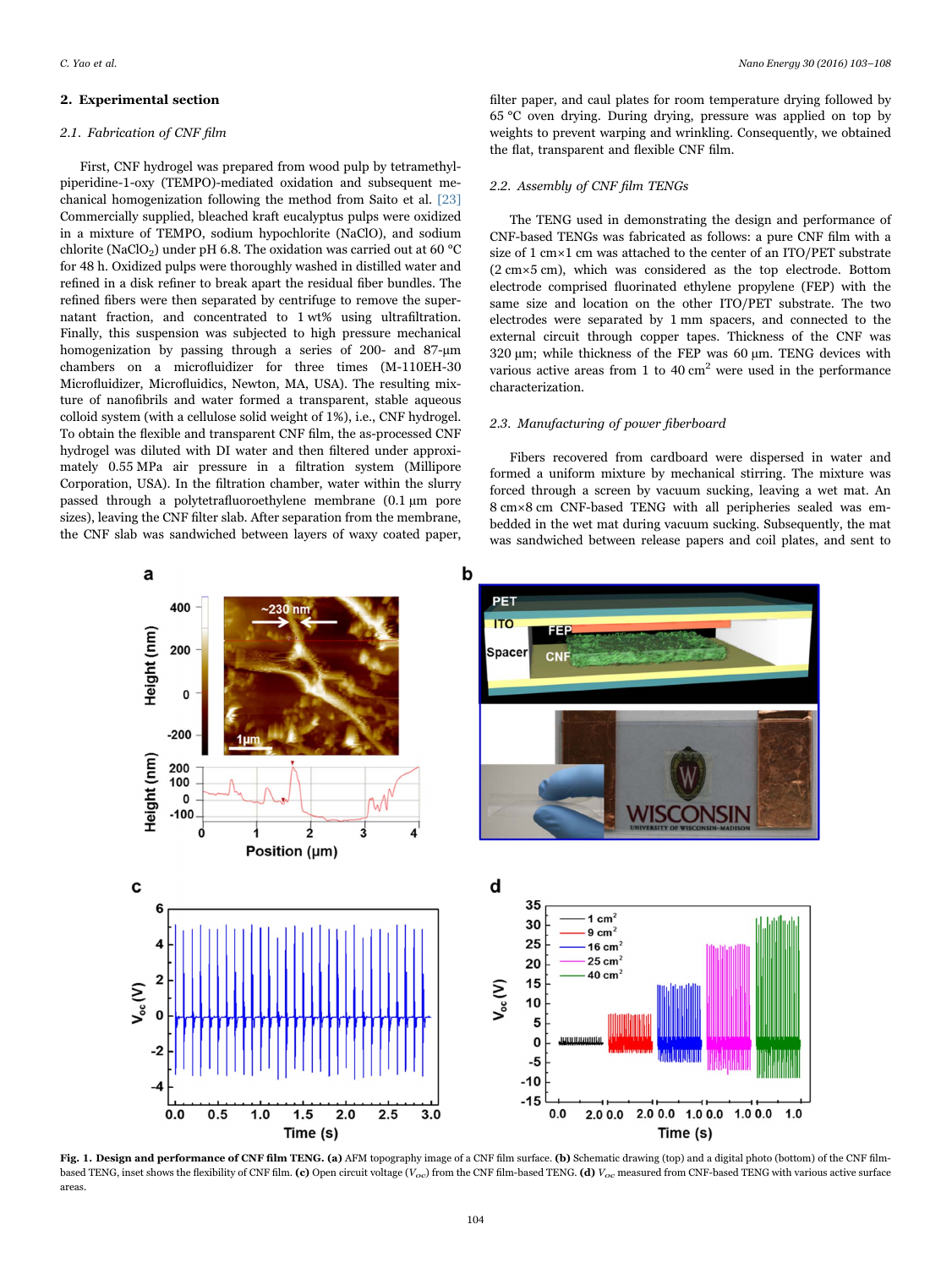cold pressing under a pressure of 100 MPa for 1 h. The obtained mat was then dried for 24 h at 65 °C under pressing by a 50 lb weight. The diameter of the power fiberboard was ~20 cm, and the thickness was  $~14.5$  mm.

#### 2.4. Characterizations and measurements

A LEO 1530 Gemini field emission SEM and a Park AFM XE70 system were used to characterize the morphology and surface features of the CNF films. Performance of the CNF-based TENGs was characterized by applying periodical force. The top electrode was pressed down by a computer controlled shaker at a frequency of 10–60 Hz, while the bottom electrode was anchored on a lab bench. Performance of the triboelectric fiberboard was measured when a person of average weight stepped on and off it. The voltage output was measured using an Agilent DSO1012A oscilloscope. The input impedance of the oscilloscope is 1 MΩ. Current output and charge transfer were measured by an Autolab PGSTAT302N station.

## 3. Results and discussion

The fabrication of CNF film started with manufacturing of CNF hydrogel, a process where wood pulp was oxidized and then mechanically homogenized according to Saito's method [\[23\]](#page-5-13) to achieve water dispersion of cellulose nanofibrils. The CNF hydrogel was then filtered and dried under pressure to obtain transparent and flexible CNF thin films (detailed fabrication procedures are included in the method

section). Thickness of the CNF films was controlled in the range of 70–320 µm by varying the amount of CNF hydrogel. The as-prepared CNF films exhibited a fairly flat surface without any observable pin holes under low-magnification scanning electron microscope (Fig. S1a). The fibrous feature could be clearly observed by AFM topography scan. As shown in [Fig. 1](#page-1-0)a, a typical fiber had a diameter of 230 nm. The maximum height difference was approximately 300 nm, suggesting the surface roughness was in ~300 nm. The as-prepared film also showed excellent transparency and flexibility (inset of [Fig. 1b](#page-1-0)). The film can be bent a great degree and returned to its original shape after releasing without showing any marks. Chemical structure and FTIR spectrum of the CNF film is shown in Fig. S1b, where the peak at  $1050 \text{ cm}^{-1}$  is assigned to the C-O-C stretching within the pyranose ring skeletal, and the 3500 cm−<sup>1</sup> band is assigned to the O–H stretching. The strong covalent bonding within each cellulose polymer chain and the hydrogen bonding between the polymer chains gave rise to a good stability of the CNF films in air, thus made CNF a good material for TENGs to produce long-term steady output.

The CNF film was used as one active layer and paired with an FEP film to assemble a TENG. FEP was chosen due to its very negative position on the triboelectric series (i.e. far from cellulose). The TENG device was built with an identical size (1 cm×1 cm) of both CNF and FEP films on flexible ITO/PET substrate. The distance between the two ITO electrodes was fixed to be 1 mm for all experiments in this study. Schematic design and digital photo of the device are shown in [Fig. 1](#page-1-0)b, where the digital photo shows good transparency of the TENG device. Triboelectric performance of this CNF-based TENG was studied by

<span id="page-2-0"></span>

Fig. 2. Output performance of the CNF film-based TENG. (a) Measured voltage output (blue dots), calculated voltage output (blue circles), and measured triboelectric charge transfer (purple diamonds) as a function of active CNF film area  $(A_{\text{eff}})$ . (b) Calculated RC discharging curves for TENGs with different  $A_{\text{eff}}$ . (c) Voltage and current output as a function of the load resistance. (d) Calculated output power as a function of the load resistance.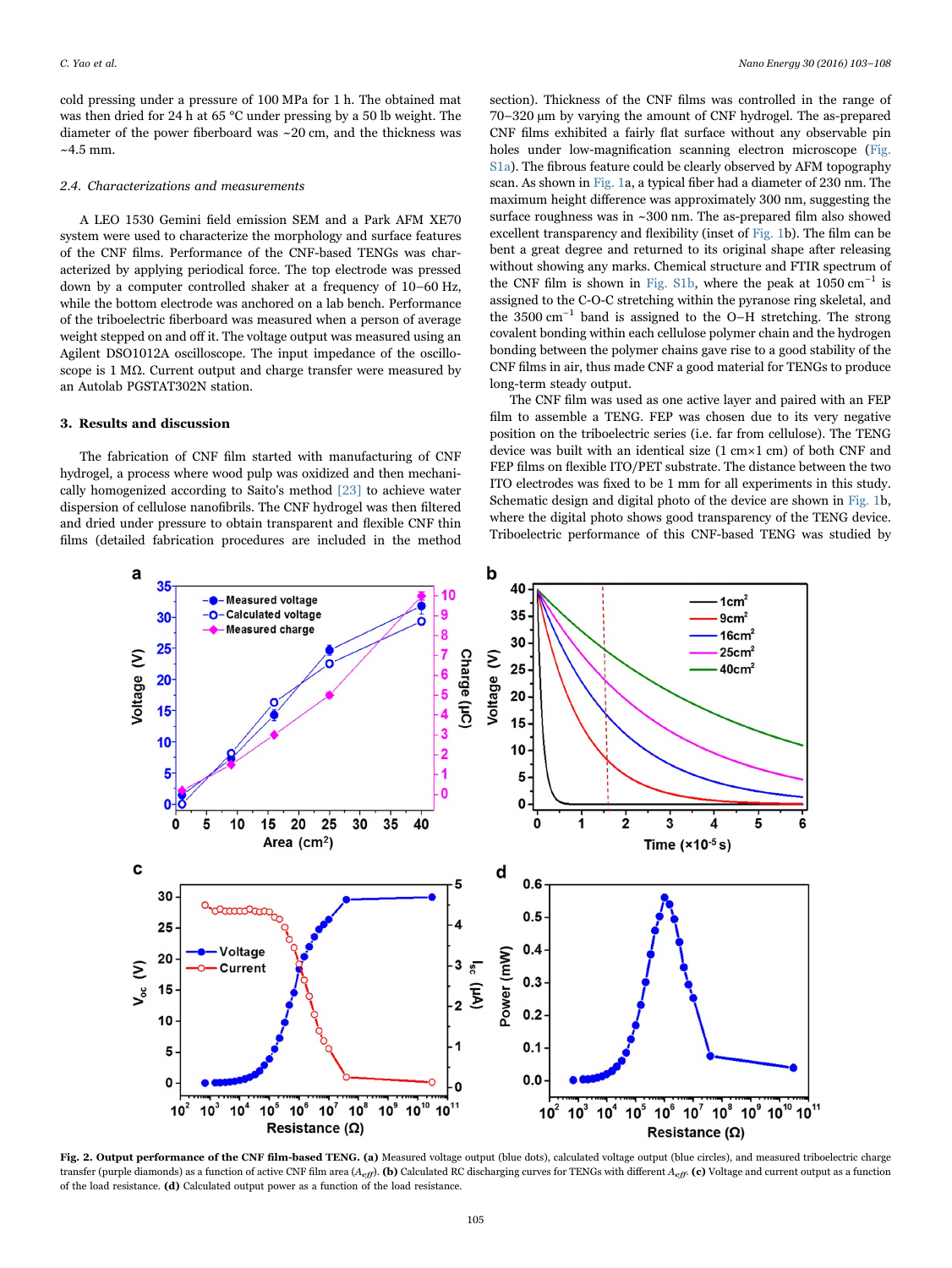periodically pressing/releasing the top surface under a constant force and frequency. [Fig. 1](#page-1-0)c shows typical open-circuit voltage  $(V_{oc})$ measured from this TENG. Corresponding short circuit current  $(I_{sc})$ output signals are included in the supporting information (Fig. S1c). The average peak values of the  $V_{oc}$  and  $I_{sc}$  reached ~5 V and ~7  $\mu$ A, respectively. These values are comparable with the performance of TENGs made of typical synthetic polymer pairs such as Kapton-PET [\[5\]](#page-5-2) and PTFE-polyamide [\[9\]](#page-5-4). It is noticed that the output voltage and current peaks were not symmetric. This is due to the fact that during each press-and-release cycle, the potential equilibrium state of the two surfaces may not always correspond to the point when the two films are farthest apart. To test the material and device stability, long-term operation was applied to the CNF-based TENG and steady voltage outputs were obtained after 10,  $5\times10^3$ ,  $2\times10^4$ ,  $1\times10^5$ , and  $5\times10^5$  cycles of 10 Hz mechanical impact (Fig. S1d).

An interesting surface area-related  $V_{oc}$  variation was observed when TENGs were made and tested from CNF/FEP films of five different surface areas in the range from 1 cm<sup>2</sup> to 40 cm<sup>2</sup>. In this case, all TENGs had identical electrode spacing of 1 mm. The  $V_{oc}$  profiles measured from each TENG are shown together in [Fig. 1](#page-1-0)d and corresponding  $I_{sc}$  profiles are included in Fig. S2a. The measurement revealed that both  $V_{oc}$  and  $I_{sc}$  increased monotonically with the increase of active area. The maximum  $V_{oc}$  and  $I_{sc}$  were 32.8 V and 35  $\mu$ A, corresponding to 40 cm<sup>2</sup> surface area. To better understand the surface area-related  $V_{oc}$  variation, the average values of the peak  $V_{oc}$ were extracted and plotted as a function of the active surface area (solid circles in [Fig. 2](#page-2-0)a, the peak  $I_{sc}$  v.s. active surface area was given in Fig. S2b). The principle of TENG describes that the surface charge  $(Q<sub>o</sub>)$  is directly proportional to effective surface area  $(A_{\text{eff}})$ . This principle was proved by the linear relationship identified between the charge flux and  $A_{\text{eff}}$  (pink diamonds in [Fig. 2a](#page-2-0), corresponding charge flux profiles are included in Fig. S2c). Therefore, the ratio between  $Q_0$  and  $A_{\text{eff}}$ remained constant for the TENG. This relationship tells that  $V_{oc}$ should be a constant as a function of  $A_{\text{eff}}$  following the equation  $V = \frac{Q_0}{C_0} = \frac{Q_0 d}{A_{eff} \epsilon}$ . By examining the testing protocols, we hypothesize that voltage-surface area relation was likely a result of the discharging behavior of TENGs in a resistor-capacitor (RC) circuit, where the resistance of the oscilloscope is not infinitely large. Since  $C$  is directly related to  $A_{\text{eff}}$ , larger area TENG has larger time constant  $\tau = RC$ . Therefore, given all TENGs have the same initial  $V_{oc}$ , their  $V~t$ relationships were calculated and plotted (detailed calculation is included in the [Supporting information S2\)](#page-5-14). As shown in [Fig. 2](#page-2-0)b, TENG with larger  $A_{\text{eff}}$  demonstrates slower decaying curve. Considering the finite loading resistance  $(-1 \text{ M}\Omega)$  and data sampling rate (1.6×10<sup>-5</sup> s) of the oscilloscope, although initial  $V_{oc}$  might be the same for all TENGs,  $A_{\text{eff}}$  -related voltage values could be recorded at any time  $t$  ( $t > 0$ ). The blue empty circles in [Fig. 2a](#page-2-0) represent the calculated voltage values obtained at  $t=1.6\times10^{-5}$  s (indicated by the red dashed line in [Fig. 2b](#page-2-0)), which demonstrated excellent matching trend as the experimental values. To further confirm this charge releasing hypothesis, the output voltages were further measured when the sampling rate of the oscilloscope was tuned to be  $5.86\times10^{-5}$  s. As shown in Fig. S2d, the peak  $V_{oc}$  were found smaller than previous values and matched well with the calculated values. As the 40 cm<sup>2</sup> film demonstrated high voltage output and  $I_{sc}$ , later experiments in this study all used films of 40  $\text{cm}^2$  surface areas unless otherwise specified.

External load matching for the CNF TENG was carried out to further characterize its output performance. [Fig. 2](#page-2-0)c shows the dependence of the peak  $V_{oc}$  and  $I_{sc}$  as a function of external load resistance measured from a TENG with a CNF film of 70  $\mu$ m thickness and 40 cm<sup>2</sup> surface areas. Same as other TENGs, the  $V_{oc}$  monotonically increased with the rising of load resistance while  $I_{sc}$  showed an opposite trend as a result of Ohmic loss. Corresponding power output was calculated from the product of  $V_{oc}$  and  $I_{sc}$  and was plotted in [Fig. 2](#page-2-0)d. The optimal power point was obtained at ~1 MΩ with a peak value of 0.56 mW. It

<span id="page-3-0"></span>

Fig. 3. Capacitor charging performance of the TENG and demonstration of it as a direct power source. (a) Voltage measured across a 10 µF capacitor when it was charged by the TENG under different frequencies of mechanical impacts. (b) The energy stored in capacitor calculated from the capacitor charging curves as a function of mechanical impact frequency. Inset shows the TENG is successfully used as a direct current power source to light up 150 green LEDs connected in series.

should be noted that the power value presented here is the instantaneous peak power, corresponding to the short and sharp voltage and current peaks (Fig. S3a and b). Analyzing the amount of electrical energy produced would be a more practical approach to evaluate its applicant potential.

In this regard, the CNF TENG was used to charge capacitors, so as to explore its potential as a continuous direct current (DC) energy supply. The experiments were conducted with the TENG connected to the capacitor through a rectification circuit, which converted the alternative current (AC)-type electric output into one direction (Fig. S3c and d). When the TENG was under continuous impacts with different frequencies, the voltage across the capacitor was measured every 5 s for a total of 110 s. Typical voltage raising profiles across a 10 µF capacitor is shown in [Fig. 3](#page-3-0)a. A saturation charging curve was obtained after ~40 s operation, which is typical for resistor-capacitor (RC) charging [\[24\]](#page-5-15). The charging of larger capacitors, e.g. 33 µF and 68 µF capacitor, exhibited similar behavior, while larger capacitor required longer time to reach the saturation voltage (Fig. S4a and S4b). Further observation revealed that a higher frequency gave rise to a higher saturation voltage. It was because the equilibrium was established between the TENG's charging rate and the capacitor's leakage rate  $[25]$ . Based on the charging curves, the energy  $(E)$  stored in the capacitor were calculated following the equations:  $E = CU^2/2$ , where  $C$  is the capacitance,  $U$  is the saturation voltage. The result of the calculations was plotted in [Fig. 3b](#page-3-0). With the increase of frequency within the studied range, the output energy raised monotonically from 0.01 to 0.16 mJ. Very little variation of energy output was observed among the three different capacitors. Since the measurements showed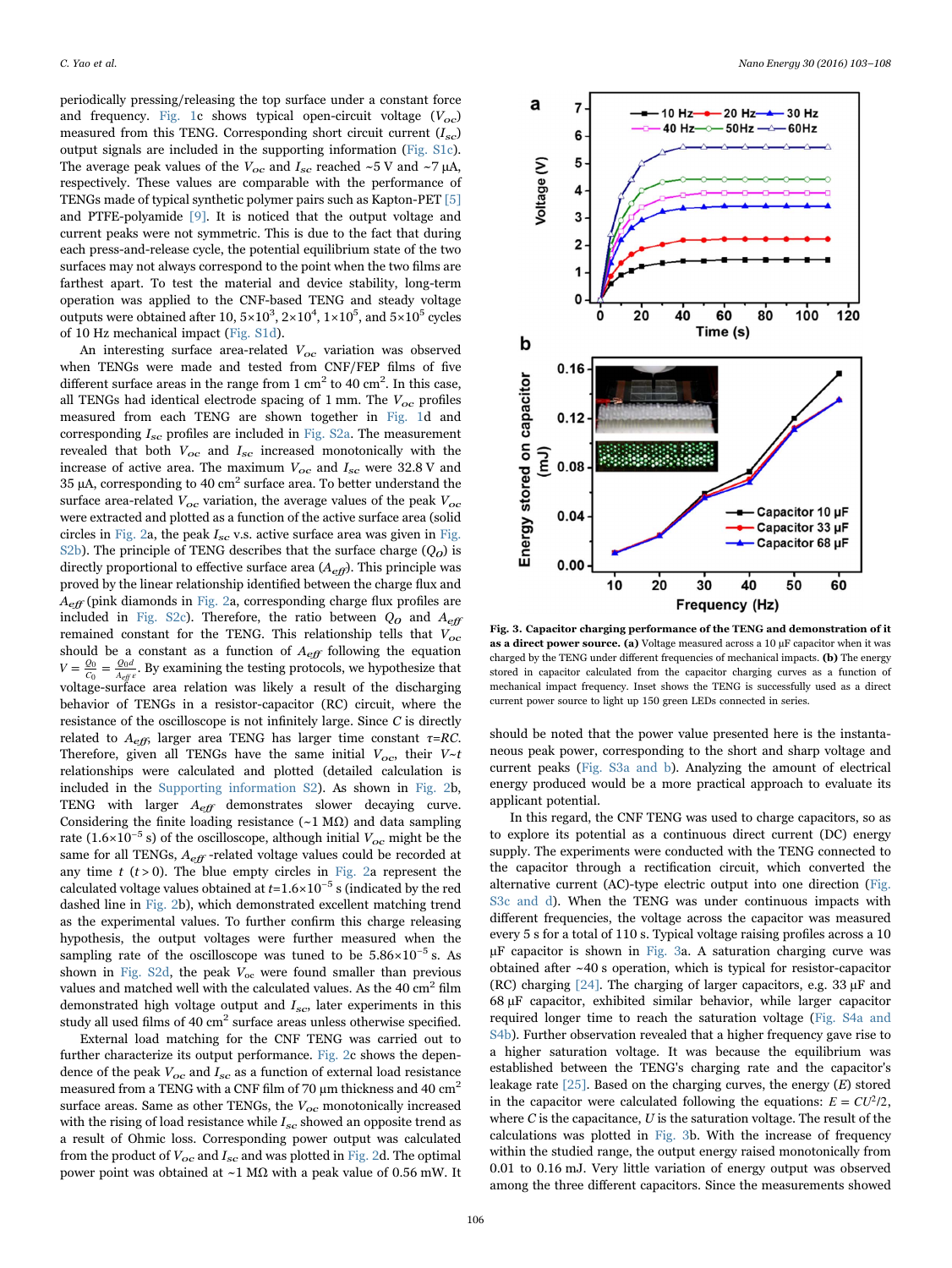the minimum output occurred at the lowest frequency (10 Hz), we tested the feasibility of the TENG as a power source for LEDs at this lowest frequency. As shown in the inset of [Fig. 3](#page-3-0)b, the TENG was able to light up 150 green LEDs that were connected in series, proving its capability as a practical DC power source.

Considering that one major application of wood-extracted fibers is all kinds of board, our successful development of TENG using CNF film allows the creation of power boards that are made from the same green and biodegradable nature materials. To demonstrate this concept, CNF-based TENG was integrated with a fiberboard made from recycled cardboards. [Fig. 4](#page-4-0)a showed the manufacturing process of the triboelectric fiberboard. An 8 cm×8 cm CNF TENG with all peripheries sealed was embedded in the wet fibers that were recovered from cardboard. These raw fibers were then formed into fibermat by vacuum sucking and further hardened by cold pressing at 100 MPa for 1 h. After drying at 65 °C under 50 lb weight for 24 h, a fiberboard was obtained with a dimension of 20 cm in diameter and 4 mm in thickness. To demonstrate the powering capability of this TENGintegrated fiberboard, a person of average weight repeatedly stepped

on the fiberboard and corresponding electric output was monitored. As shown in [Fig. 4b](#page-4-0) and c, the peak  $V_{oc}$  and  $I_{sc}$  were ranged between  $\sim$ 10–30 V and  $\sim$ 10–90 µA, respectively, due to the irregular stepping force and speed. More practically, one single step on this fiberboard can easily light up 35 green LEDs connected in series (panel 6 in [Fig. 4a](#page-4-0) and supporting Video S1), demonstrating the promise of powering commercial electronics. By solving charge output based on a triplecapacitor model (Fig. S5), we found that the power board could output up to 98% triboelectric charge to the external circuit, revealing a very high internal efficiency of charge output. The conversion efficiency from input mechanical energy to output electrical energy was calculated to be  $\sim$ 8.3%. The relatively low energy conversion efficiency is possibly because the input mechanical energy is mostly stored as mechanical deformation due to the rigidity of the fiberboard itself.

Supplementary material related to this article can be found online at [http://dx.doi.org/10.1016/j.nanoen.2016.09.036.](http://dx.doi.org/10.1016/j.nanoen.2016.09.036)

<span id="page-4-0"></span>

Fig. 4. Manufacturing and performance of CNF-based TENG fiberboard. (a) Manufacturing process of the triboelectric fiberboard. (b) open-circuit voltage ( $V_{oc}$ ) and (c) short-circuit current ( $I_{sc}$ ) output of the triboelectric fiberboard when a person of normal weight stepped on repeatedly for ~30 times. Inset of (b) is the  $V_{oc}$  during one stepping.